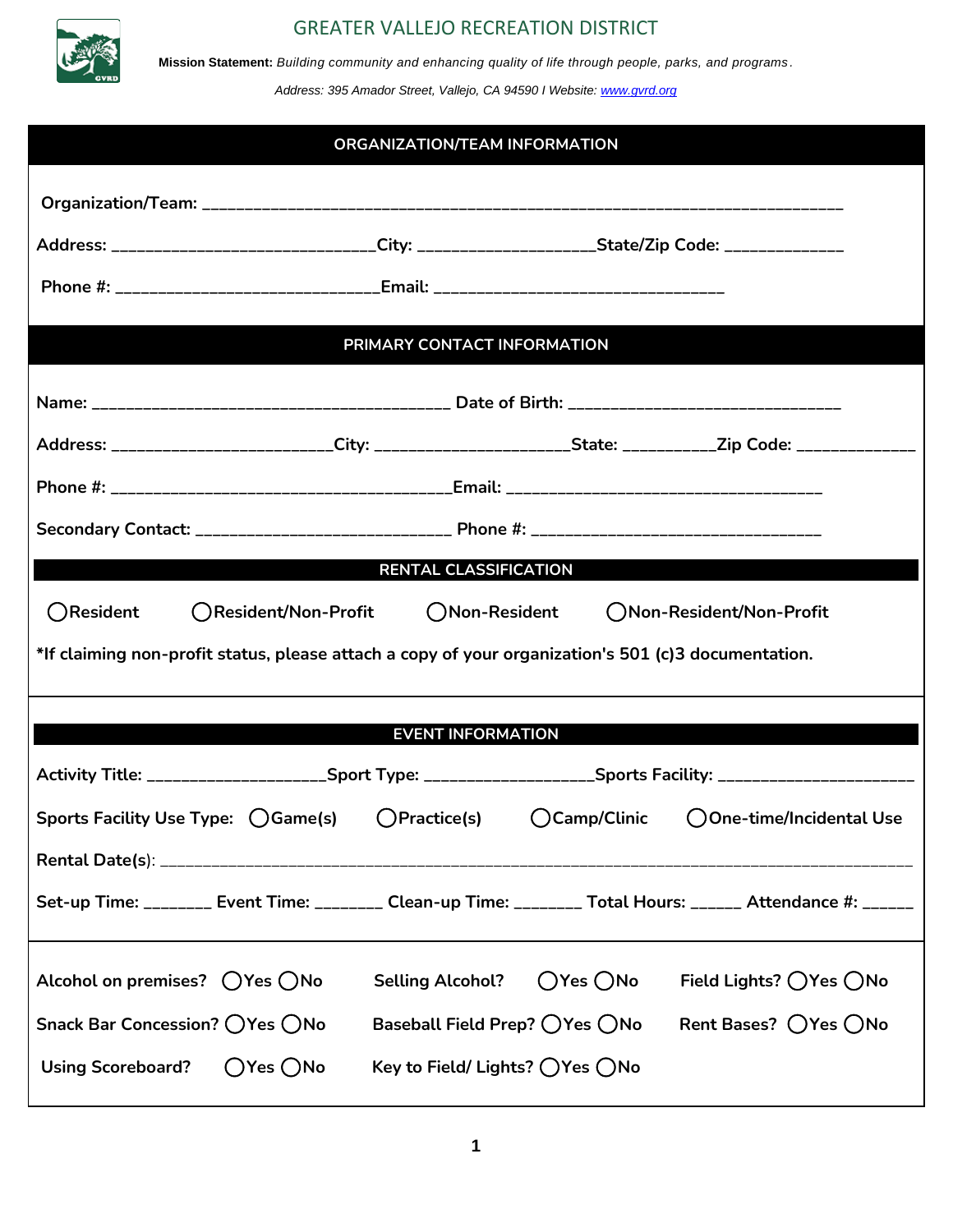

**Mission Statement:** *Building community and enhancing quality of life through people, parks, and programs .*

*Address: 395 Amador Street, Vallejo, CA 94590 I Website: [www.gvrd.org](http://www.gvrd.org/)*

#### **Sports Facilities Policies**

Throughout these policies the term "event" refers to any activity held on/at an athletic field or park, including but not limited to: games, practices, tournaments, and private parties.

#### **A. FACILITY USAGE**

**1. SCHEDULING:** Fields open at approximately 8:00am and close at 10:00pm, no exceptions. All fields are subject to Greater Vallejo Recreation District scheduled activities, in which case signage will be posted. District staff shall schedule and coordinate use of all athletic fields and parks. (The Greater Vallejo Recreation District reserves the right to make changes to schedule due to weather conditions, and GVRD programs, events, etc.)

#### **All natural grass fields are CLOSED from November 1-March 31.**

**2. APPLICATION PROCESS:** The Greater Vallejo Recreation District (GVRD) accepts athletic facility rental applications year-round and distributes field rentals on a quarterly basis. After the allocation process, fields are distributed on a first-come, first-served basis. Applications must be submitted a minimum of **two-weeks** prior to the rental date. All applicants will be contacted within three business days with an update regarding the status of the rental application.

#### **3. QUARTERLY DEADLINES:**

- A. Requests for January, February, and March must be submitted by **December 1**, of preceding year
- B. Requests for April, May, and June must be submitted by **March 1**, current year
- C. Requests for July, August, and September must be submitted by **June 1**, current year
- D. Requests for October, November, and December must be submitted by **September 1**, current year

#### **4. LIGHTS:**

- A. **Dan Foley Turf Field:** Lights are programmed on/off by GVRD. Field lights will be activated **15 minutes** prior to sunset and/or before your scheduled reservation. Lights cannot exceed to be on past **10:15pm**. If lights do **NOT** come on. Please contact Recreation Superintendent after hours at (707) 980-3532.
- B. **Dan Foley McManus Field, Madren Field (Richardson Park)**, **Wilson Park Baseball Field:**  GVRD will provide a key for access. Field lights will be activated and turned off manually by the renter. Lights can be activated 15 minutes prior to sunset and/or no earlier than 15 minutes before your scheduled reservation. If lights are left on after the duration of your rental. Renter will be charged for the excess use of lights. Lights must be **OFF** by **10:15pm** for scheduled reservations.
- **5. KEYS:** Keys may be provided for lights depending on the athletic field or park. A key deposit of **\$30** will be required. Lights must be turned off when scheduled use is completed. Keys must be returned to no later than 12 hours after use, unless other arrangements are made with district staff. For more information, contact GVRD Sports Department at (707) 648-5609.
- **6. RAIN:** Use of natural grass fields may be prohibited after heavy or extended rain. All field closures are at the discretion of the Sports Coordinator, Sports Supervisor, and Parks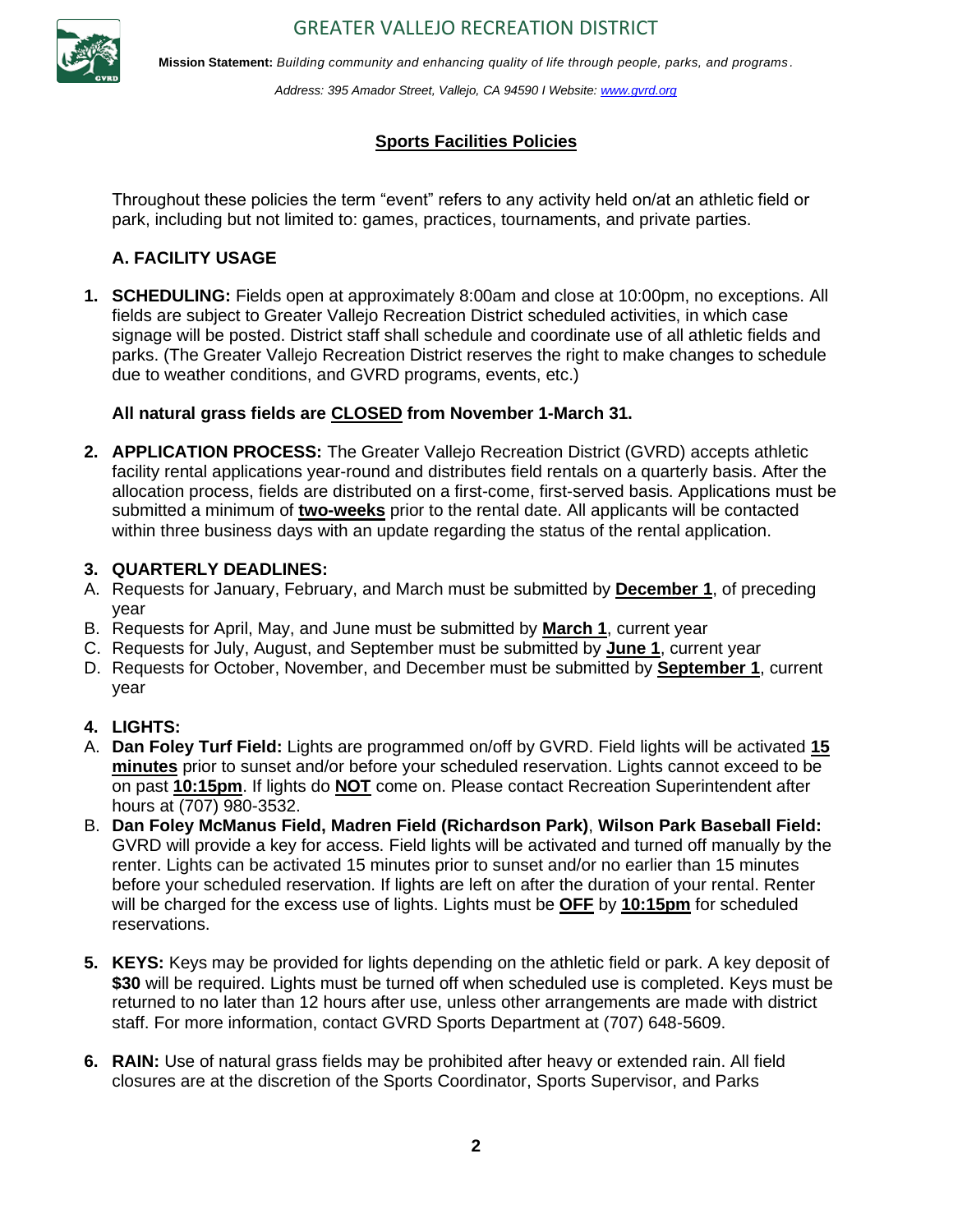

*Address: 395 Amador Street, Vallejo, CA 94590 I Website: [www.gvrd.org](http://www.gvrd.org/)*

Supervisor. If there is any uncertainty as to playability of athletic fields, please contact the GVRD Sports Department (707) 648-4609.

- 7. HOURS OF USE: Hours requested should include time for any of your group's special setup and cleanup needs. Individuals associated with your event will not be allowed to enter the sports facility or park before the time indicated. All individuals associated with the event must vacate the sports facility or event by the indicated ending time. NO EVENT CAN EXTEND BEYOND 10:00 PM (City Municipal Code)
- **8. CONDITION:** All permittees must accept the sports facilities, parks, and surrounding area in the condition found. The Greater Vallejo Recreation District makes no warranty as to the safety and usability of any athletic field/park beyond that afforded to the general public.
- **9. TRASH:** All trash shall be properly disposed of in the on-site trash containers. The Greater Vallejo Recreation District shall be responsible for emptying trash containers on a routine basis. Any overflow trash shall be disposed of on an as needed basis by the Permittee. At no time shall trash be overflowing in containers or left in undesignated areas, and failure to do so may result in additional fees. (Glass bottles are prohibited).
- **10. VEHICLES:** No vehicles in unauthorized areas parking areas except emergency vehicles. All parking shall occur in designated parking areas and shall not occur on any grassed, landscaped, pathways or turf area. All parking signs shall be followed.
- **11. PERSONAL PROPERTY:** All users are responsible for removal of their personal property from the sports facility or park after each event. The district shall not be responsible for any personal property left behind.
- **12. GENERATORS:** Use of generators and fireworks in public parks and spots facilities is prohibited.
- **13. DOGS:** Dogs are prohibited on all sports facilities.
- **14. PORTABLE RESTROOMS:** Portable Restrooms may be required for your event. Restrooms will be placed in a mutually agreed upon location and will be sufficient for public use. The cost of placing, maintaining, servicing, and removal of any such portable restrooms shall be paid by the renter.
- **15. MAINTENANCE:** Use of any sports facility or park may be disrupted at any time to perform necessary maintenance.

#### **B. ALCOHOL**

1. Alcoholic beverages are prohibited in designated parks or sports facilities unless a specific permit from GVRD is issued allowing alcohol. Permit must be obtained in person. Contact the GVRD Front Office at 707-648-4600 for more information.

2. No glass containers are allowed in Greater Vallejo Recreation District parks or athletic fields. (GVRD Policy #3070, Use of Parks and Facilities.)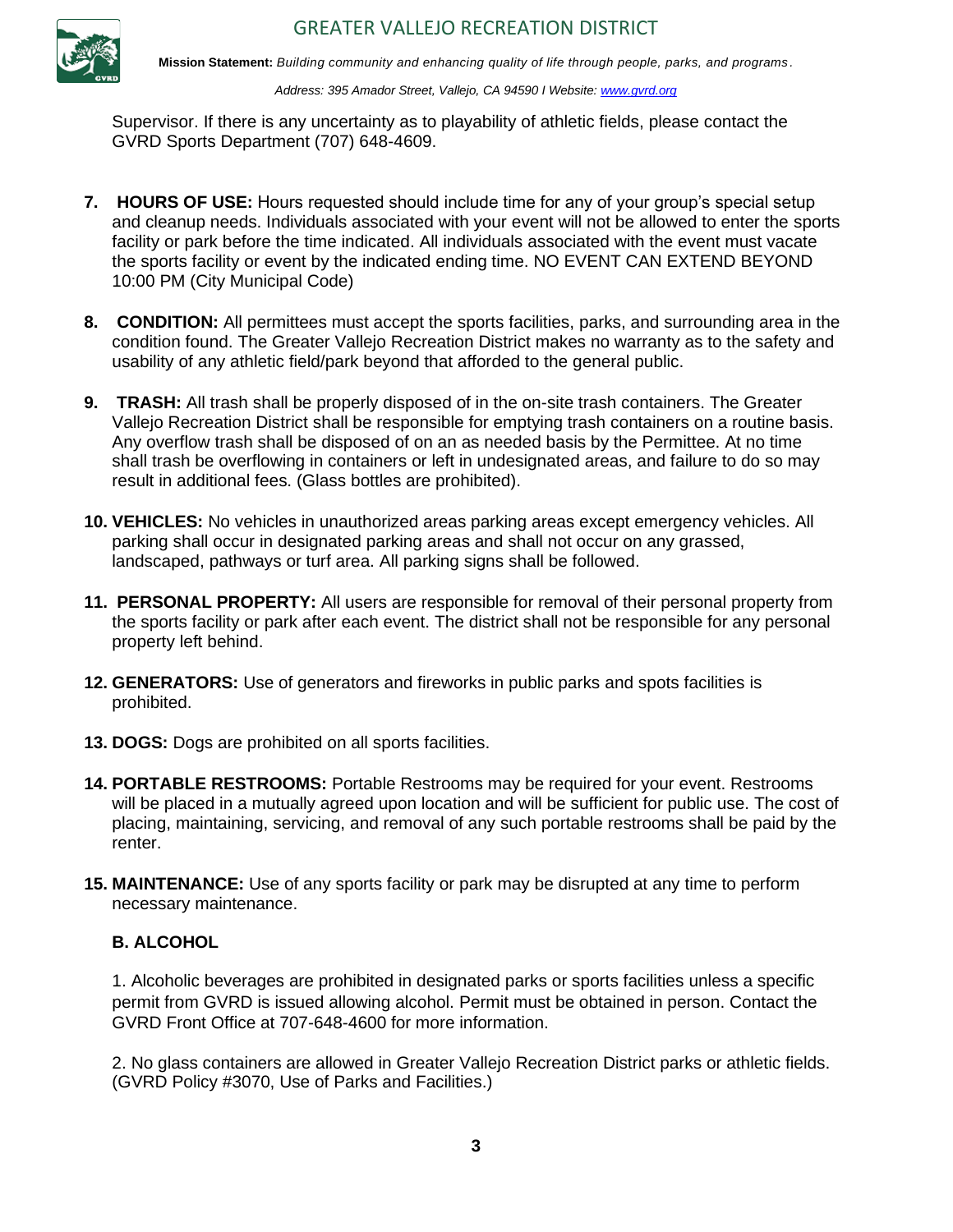

*Address: 395 Amador Street, Vallejo, CA 94590 I Website: [www.gvrd.org](http://www.gvrd.org/)*

3. Sale of alcohol is prohibited unless an ABC permit is obtained.

#### **C. LIABILITY/INSURANCE COVERAGE/WORKERS' COMPENSATION**

1. Comprehensive General Liability or Commercial General Liability Insurance may be required. If insurance is required, permittee shall take out at their expense comprehensive general liability insurance, naming the Greater Vallejo Recreation District, its officials, officers, employees, agents, and volunteers as additional insured, at least 60 days prior to the event.

2. Amounts of required insurance will be based on the type and size of the event with limits of coverage between \$300,000 and \$2,000,000. Limits may be in an amount not less than one million dollars (\$1,000,000) per occurrence, and two million dollars (\$2,000,000) aggregate if applicable.

3. **The certificate holder should be Greater Vallejo Recreation District (GVRD), c/o 395 Amador Street, Vallejo, CA 94590**, and permittee agrees to hold harmless from any liability of damages and claim for damages for personal injury including death as well as for claims of property damage which might arise from the use of the rental facilities or furnishings.

#### **FIELD USE POLICIES**

4. Throughout the term of this Agreement, Worker's Compensation Insurance and Employer's Liability Insurance may be required if applicable. These must be provided with limits of not less than one million dollars (\$1,000,000) per accident. The insurance shall be endorsed to waive all rights of subrogation against the other party and its officials, officers, employees, and volunteers for loss arising from or related to the uses provided for in this agreement.

5. Notification of Change. Required insurance coverage may not be suspended, voided, canceled, or reduced in coverage or in limits, unless thirty (30) days' prior written notice by certified mail, return receipt requested, has been given to the District.

#### **D. DAMAGE OR LOSS**

1. Any damage or loss to sports facilities or park equipment is the responsibility of the permittee. The permittee shall be liable for costs associated with call-outs of public workers and officials and restoring and/or replacing any damages or losses.

2. If the permittee refuses to pay, legal action may be taken. In any case, the permittee will not be allowed to use any district facilities again until full payment has been made.

#### **E. CANCELLATIONS/RESCHEDULING**

#### **Cancellation fee for field reservations as follows:**

**Natural Grass:** Rain-out(s) Must call (707) 648-4609 within 24 hours of rain-out to receive credit to account. Cancellation: \$10 cancellation fee will be deducted, and balance applied to their account, unless a refund check is requested.

**Artificial Turf:** For Artificial Turf Field-due to all weather surface "rain outs" will be limited to serve weather only. Cancellation Fees: **30-16 days** from scheduled date **\$10 fee** and **0-15 days** from scheduled date **\$20 fee**.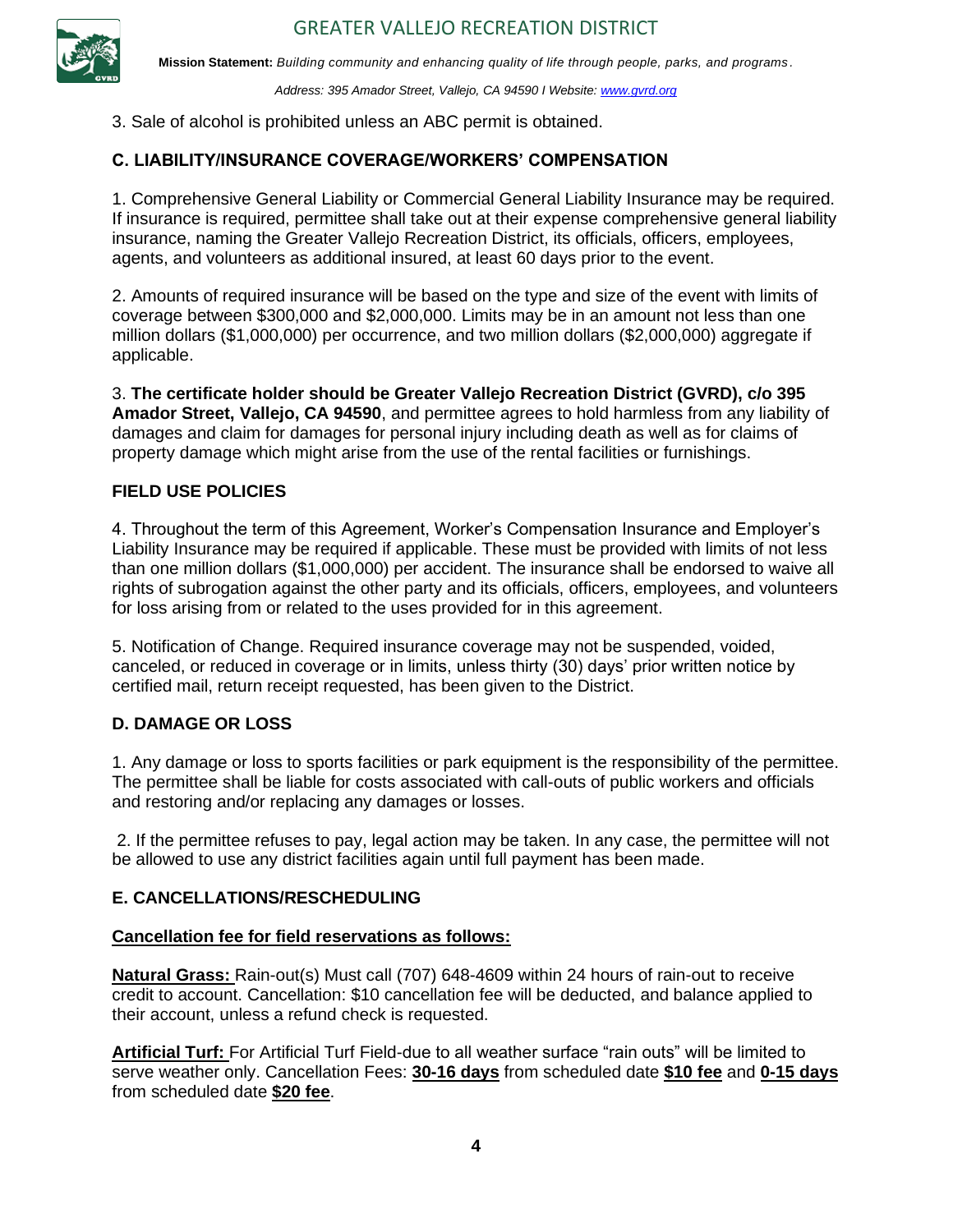

*Address: 395 Amador Street, Vallejo, CA 94590 I Website: [www.gvrd.org](http://www.gvrd.org/)*

#### **There will be a \$25 ADMINISTRATIVE FEE FOR RESCHEDULING ANY RESERVATION(S).**

#### **F. CANCELLATION BY THE DISTRICT**

1. In addition to the right to terminate this rental agreement upon permittee's default, Recreation Services shall have the right to terminate part or all of this agreement at any time in the following circumstances:

(a) Upon thirty (30) days written notice.

(b) Immediately without notice if the Board of Directors, General Manager, Parks or Recreation Superintendent, City officials, District personnel, the County Emergency Services Director, or local state or federal official determines that the facility is required for public necessity or emergency use.

(c) Immediately without notice if the facility is destroyed or damaged.

(d) Acts beyond our control and force majeure.

#### **G. PERMIT REVOCATION**

1. A permit may be revoked for failure to observe any rules, regulations, and ordinances of the Greater Vallejo Recreation District, for improper conduct or cancellation by district (see "F. CANCELLATION BY District" section).

2. If incomplete or incorrect information regarding the nature of the event or expected attendance is given to District staff, immediate cancellation of permit may result with no refund of fees and/or deposit.

3. Any publication of the proposed activity that occurs prior to the permit being approved shall cause the permit to be denied.

4. Events that exceed attendance capacity may be immediately canceled with no refund of fees and/or deposit.

5. Fights, vandalism or unacceptable behavior occurring during an event shall cause immediate cancellation of the permit and no refund of fees and/or deposit.

6. Outside invoices, money due to the district, and subleasing of sports facilities for profit.

#### **H. AMPLIFIED SOUND**

The use of amplified sound is prohibited.

#### **I. SALE OF FOOD AND MERCHANDISE**

1. The sale of food will require a permit obtained from the Health Department of Environmental Health Services (707) 784-6765. The renter is responsible for obtaining a permit. Food concessions sales are prohibited on district property, without prior approval by GVRD.

#### **J. SECURITY & SUPERVISION**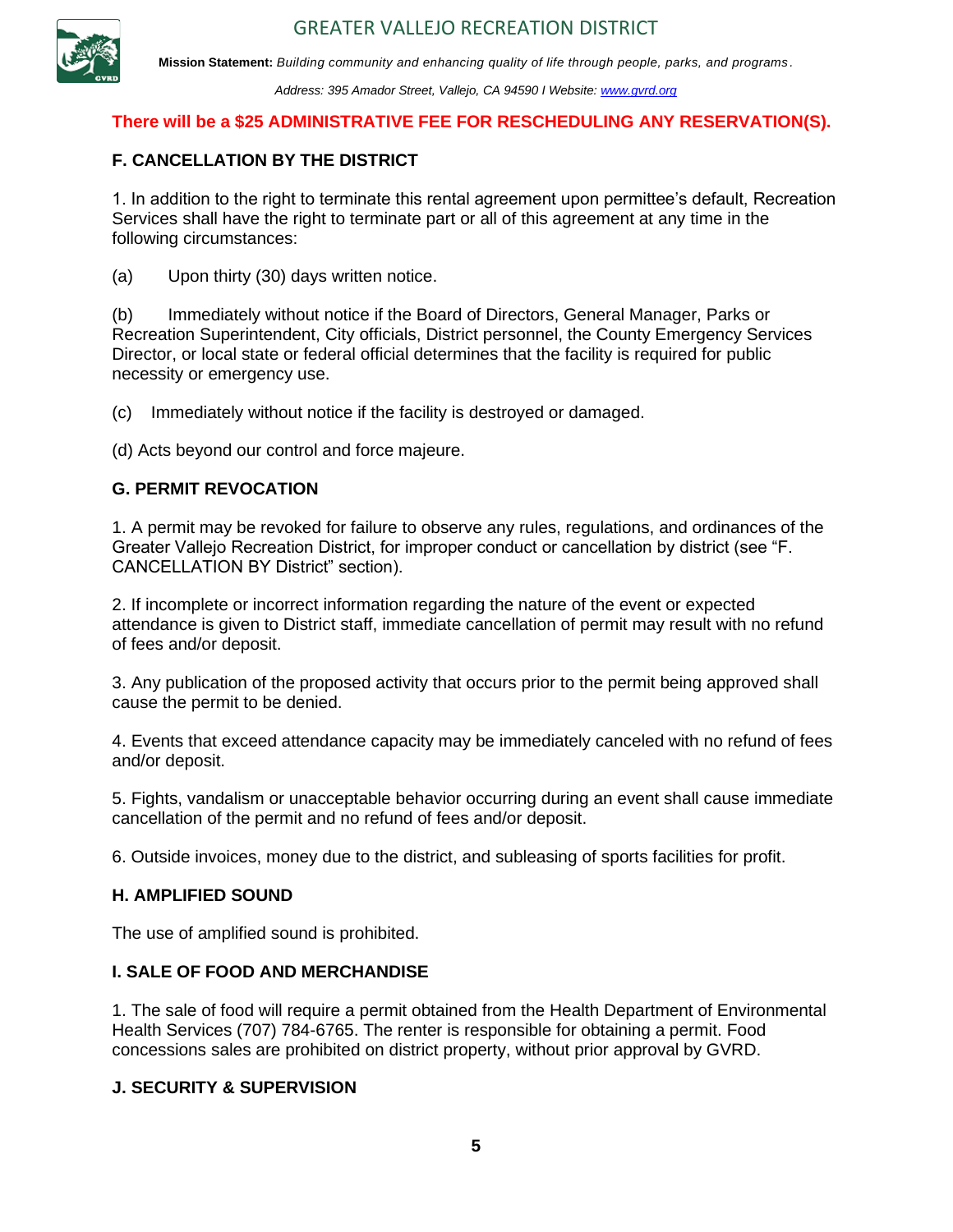

*Address: 395 Amador Street, Vallejo, CA 94590 I Website: [www.gvrd.org](http://www.gvrd.org/)*

1. Based on the size and type of the event, additional security and supervision may be required. Arrangements and costs are the responsibility of permittee.

Security will be required if alcohol is served/sold during a reservation. 2. All rental group attendance will require one (1) security guard per one hundred (100) guests.

3. The District reserves the right to require additional security guards based on the size and the type of event scheduled at the fields.

4.The Greater Vallejo Recreation District shall have the absolute right to enter premises herein specified, or any portion thereof, at all times.

#### **K. ADA COMPLIANCE**

In compliance with the Americans with Disabilities Act of 1990, renters are prohibited from discriminating against individuals with disabilities in any events, programs, or activities.

#### **RECREATIONAL OPPORTUNITIES FOR PERSONS WITH DISABILITIES:**

We welcome persons with disabilities to participate in any class or activity offered by GVRD. will make reasonable effort to accommodate the participants' special needs so that they may enjoy the recreational opportunities offered by our department.

**HOLD HARMLESS AND RELEASE AGREEMENT:** In consideration of participation in this rental, the Permittee agrees to indemnify and hold harmless, and to release, waive, and discharge, the Greater Vallejo Recreation District , and its agents, officers and employees, and any community organization co- sponsoring the program, from any and all liability to any person or entity for any injury, including death, or property damage, arising out of or in any way connected with participation by the undersigned and/or other persons pursuant to this permit, including injuries or property damage, except those arising from the established active sole negligence or sole willful misconduct of the District or its employees. To the extent a release and/or waiver of any type is obtained from any participant in the event/activity, said release and/or waiver shall expressly include the District, its employees, agents, and representatives as released parties. Said provision(s) shall confirm that the District, its employees, agents and/or representatives are released from all claims or damages of any type which may arise or are in any way related to participation in said event/activity.

**My signature below signifies that: I am 21 years old or older; I agree to abide by all the conditions of this application; and I also agree to pay to the Greater Vallejo Recreation District all costs the District may incur as a result of any failure to fully comply with all of these conditions.**

**I HAVE READ THE ABOVE HOLD HARMLESS AND RELEASE AGREEMENT AND FULLY UNDERSTAND THAT I ASSUME ALL RISKS FOR ANY INJURIES AND PROPERTY DAMAGE SUFFERED.**

|                                          | DATE: |
|------------------------------------------|-------|
| <b>RECREATION COORDINATOR SIGNATURE:</b> | DATE: |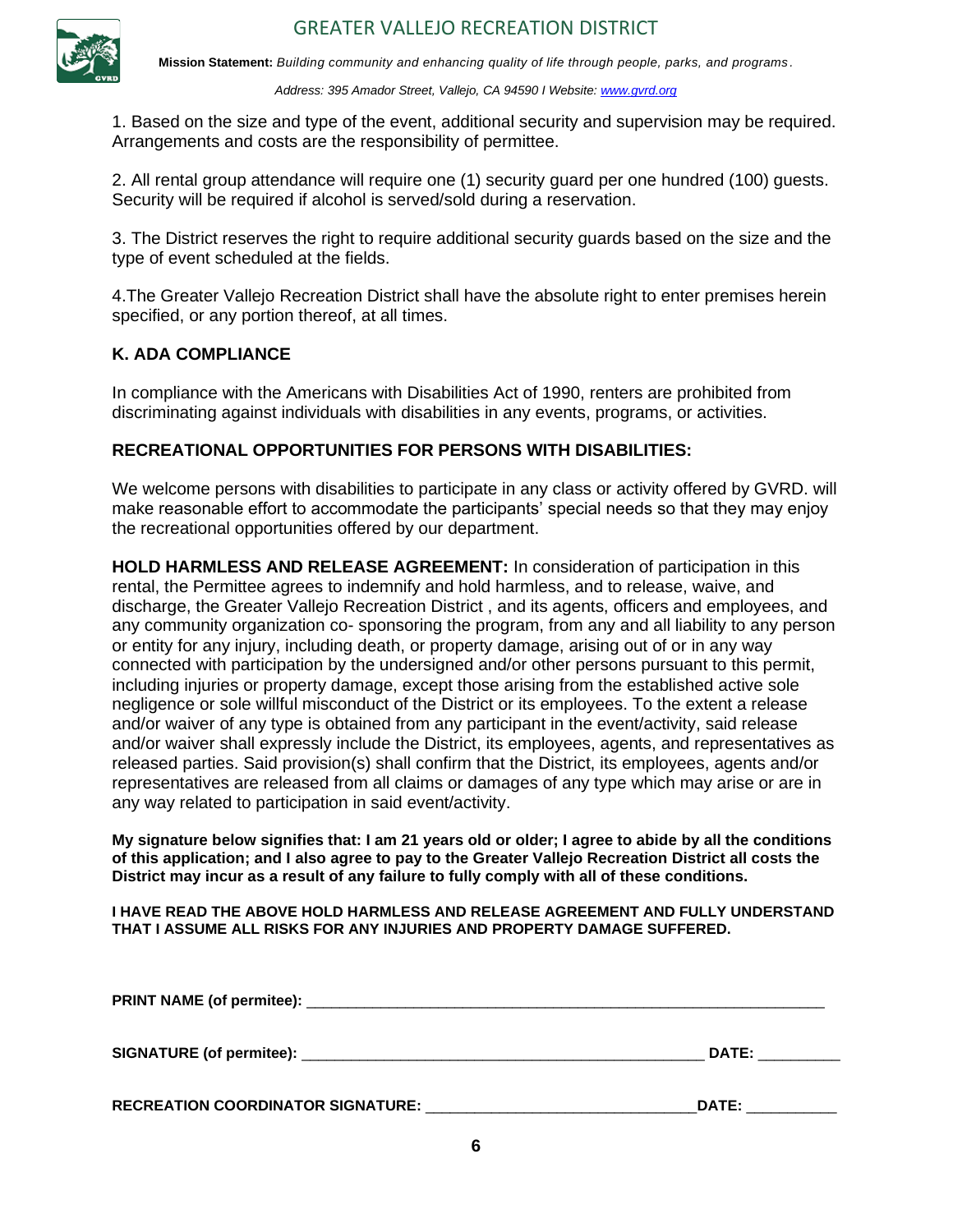

**Mission Statement:** *Building community and enhancing quality of life through people, parks, and programs .*

*Address: 395 Amador Street, Vallejo, CA 94590 I Website: [www.gvrd.org](http://www.gvrd.org/)*

## **SPORTS FACILITIES POLICIES**

the Recreation Department and Superintendent. \_\_\_\_\_\_\_**All fees** are due at time of reservation, unless other arrangements are approved by

**Set-up** and **clean-up** of the sports facilities is the responsibility of the group(s) reserving. Permittee must leave the field restored to a clean condition, including the disposal of all trash. If District staff is required to conduct extra cleaning resulting from permittee use, additional fees will be charged.

**Renter** is responsible for all quest behavior. Violence, vulgarity, behavior deemed inappropriate and unsupervised children are not permitted and will not be tolerated. Guests must adhere to all District policies and procedures.

\_\_\_\_\_\_\_ **Alcohol Beverages** are **PROHIBITED** at all GVRD sports facilities and property. Unless alcohol permit is obtained and/or ABC permit is obtained.

**Smoking** and vaping is **PROHIBITED** at all GVRD sports facilities and property.

**PROHIBITED** in sports facilities: spitting, sunflower seeds, gum, glass, lawn chairs, gas/propane powered heaters, bbq grills of any kind, portable lights, amplified sound, animals, stakes or sharp anchoring devices, and **metal** cleats on **synthetic field.**

**Parking is ONLY** permitted in designated parking areas. Do not park on any grass areas, landscaped areas, walking paths, red zones, and blocking fire hydrants.

\_\_\_\_\_\_\_**All Permit holders MUST** follow all park rules.

A **deposit** may be required, depending on the nature of the event.

Any violation of the Sports Facilities Policies will result in:

- A first offense = **first and final verbal warning.**
- A second offense=**1 Year suspension:**
	- o GVRD will cancel all future reservations
	- o Permit holder will receive a full refund
	- o All future privileges of reserving GVRD sports facilities will be denied.

**I HAVE READ THE ABOVE HOLD HARMLESS AND RELEASE AGREEMENT AND FULLY UNDERSTAND THAT I ASSUME ALL RISKS FOR ANY INJURIES AND PROPERTY DAMAGE SUFFERED.**

| <b>DATE:</b> |
|--------------|
| DATE:        |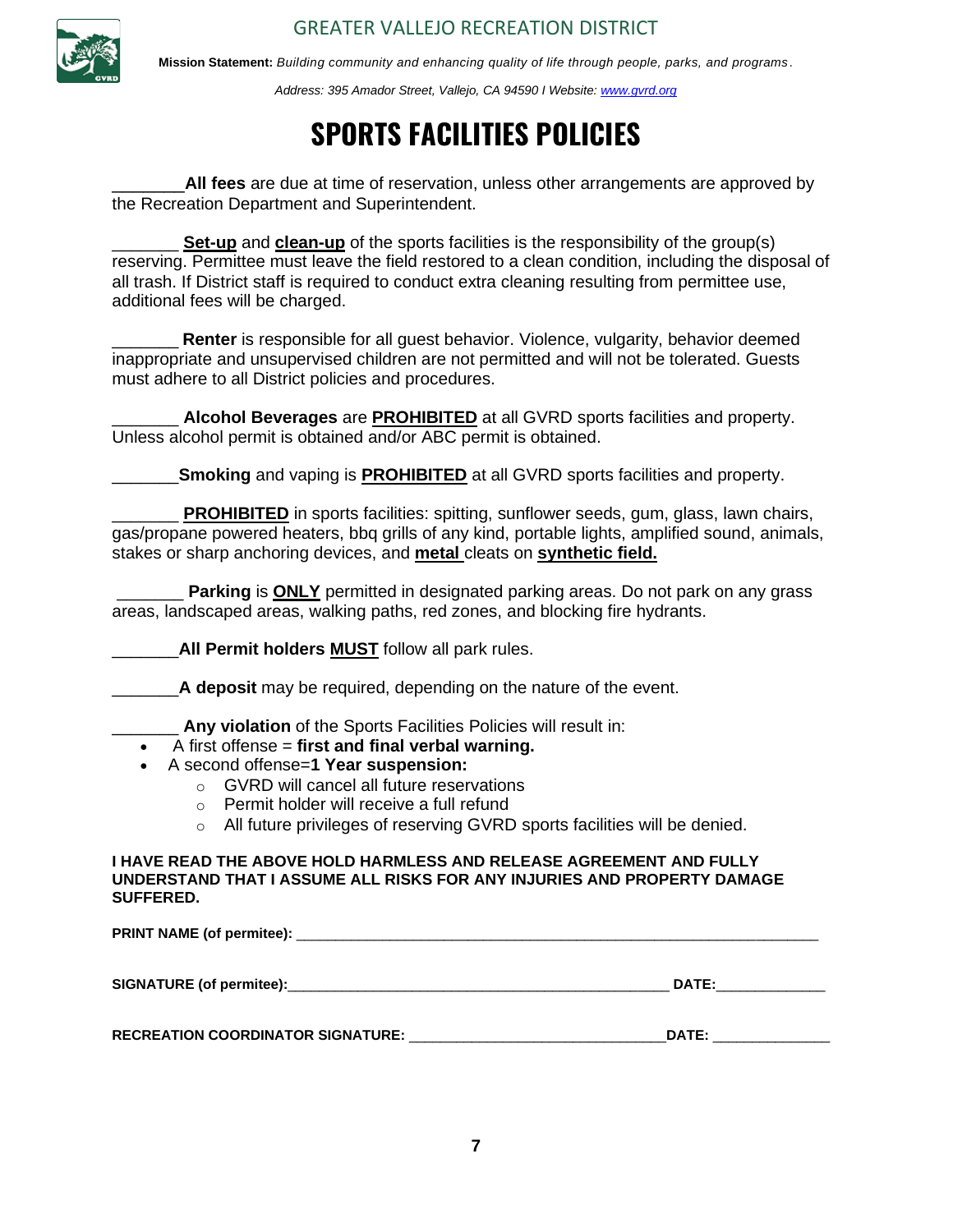

*Address: 395 Amador Street, Vallejo, CA 94590 I Website: [www.gvrd.org](http://www.gvrd.org/)*

## **SPORTS FACILITIES RENTAL RATES**

| <b>Fee Type</b>                                                                                  | <b>Resident</b> | <b>Non-Resident</b> | <b>Resident</b><br>(Non-Profit) | <b>Non-Resident</b><br>(Non-Profit) |
|--------------------------------------------------------------------------------------------------|-----------------|---------------------|---------------------------------|-------------------------------------|
| <b>Natural Grass Field(s)</b>                                                                    | \$30            | \$35                | \$12                            | \$15                                |
| (2HR/Minimum)                                                                                    | Per Hour        | Per Hour            | Per Hour                        | Per Hour                            |
| <b>Synthetic Turf Field</b>                                                                      | \$40            | \$48                | \$40                            | \$48                                |
| (2HR/Minimum)                                                                                    | Per Hour        | Per Hour            | Per Hour                        | Per Hour                            |
| <b>Basketball Courts/ Horseshoe Pits</b><br><b>Bocce Ball Courts/Tennis/Pickle Ball Courts</b>   | \$12            | \$12                | \$12                            | \$12                                |
| (2HR/Minimum)                                                                                    | Per Hour        | Per Hour            | Per Hour                        | Per Hour                            |
| <b>Field Lights</b>                                                                              | \$25            | \$30                | \$25                            | \$30                                |
| (2HR/Minimum)<br>Rates will vary for rentals.<br>Lights are programmed to operate before sunset. | Per Hour        | Per Hour            | Per Hour                        | Per Hour                            |
| <b>Snack Bar Concession</b>                                                                      | \$30            | \$30                | \$30                            | \$30                                |
| (Monday-Friday)                                                                                  | Per Day         | Per Day             | Per Day                         | Per Day                             |
| <b>Snack Bar Concession</b>                                                                      | \$40            | \$40                | \$40                            | \$40                                |
| (Saturday-Sunday)                                                                                | Per Day         | Per Day             | Per Day                         | Per Day                             |
| <b>Key Deposit or</b>                                                                            | \$30            | \$30                | \$30                            | \$30                                |
| <b>Key Replacement</b>                                                                           |                 |                     |                                 |                                     |
| <b>Baseball Field Prep</b>                                                                       | \$30            | \$36                | \$25                            | \$30                                |
| (Per reservation)                                                                                |                 |                     |                                 |                                     |
| <b>Base Rental</b>                                                                               | \$10            | \$10                | \$10                            | \$10                                |
| (Per Reservation)                                                                                |                 |                     |                                 |                                     |
| <b>Alcohol Permit</b>                                                                            | \$30            | \$30                | \$30                            | \$30                                |
| (Per reservation)                                                                                |                 |                     |                                 |                                     |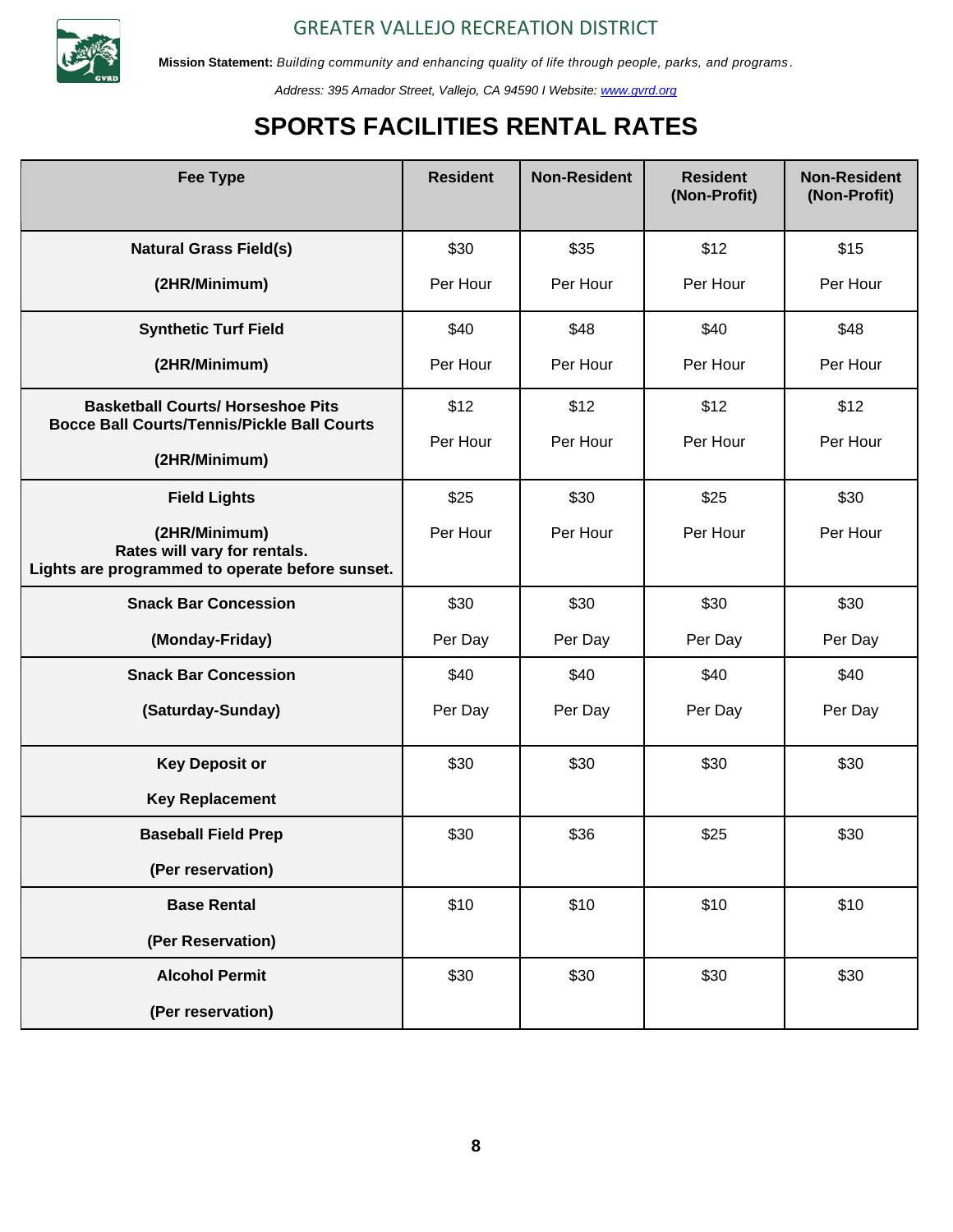

**Mission Statement:** *Building community and enhancing quality of life through people, parks, and programs .*

*Address: 395 Amador Street, Vallejo, CA 94590 I Website: [www.gvrd.org](http://www.gvrd.org/)*

## **GREATER VALLEJO RECREATION DISTRICT**

### **SPORTS FACILITIES**

| <b>Little League</b>                           | <b>Baseball</b>                          | <b>Softball</b>                          | <b>Soccer</b>                           | <b>Basketball</b> | <b>Tennis/Pickleball</b>        |
|------------------------------------------------|------------------------------------------|------------------------------------------|-----------------------------------------|-------------------|---------------------------------|
| <b>Callen Field</b>                            | Dan Foley Turf                           | Dan Foley Turf                           | Dan Foley Turf                          | North Vallejo     | <b>Amador Park Courts</b>       |
| Madren Field<br>(Richardson Park)              | <b>McManus Field</b><br>(Dan Foley Park) | <b>McManus Field</b><br>(Dan Foley Park) | Glen Cove<br>Park                       | Setterquist Park  | <b>Castlewood Courts</b>        |
| <b>Terrace Park</b>                            | <b>Wilson Park</b><br>(Baseball Complex) | Madren Field<br>(Richardson<br>Park)     | Wardlaw                                 | Lake Dalwigk Park | <b>Glen Cove Park</b><br>Courts |
| <b>Thurmon Field</b><br>(Setterquist Park)     |                                          | North Vallejo                            | <b>Wilson Park</b><br>(Soccer<br>Field) |                   | Setterquist Park<br>Courts      |
| <b>Bocce Ball Courts</b>                       |                                          | <b>Horseshoe Pits</b>                    |                                         |                   |                                 |
| Amador Park & Highlands Park Bocce Ball Courts |                                          | <b>City Park Horseshoe Pits</b>          |                                         |                   |                                 |

#### **SPORTS FACILITIES WITH LIGHTS**

- **Amador Park**-Bocce Ball Courts, Tennis/Pickleball Courts
- **Dan Foley Park** Synthetic Turf Field & McManus Baseball Field
	- **Richardson Park**-Marden Baseball Field
- **I Wilson Park-** Baseball Complex
	- **North Vallejo-** Basketball Courts, Baseball Field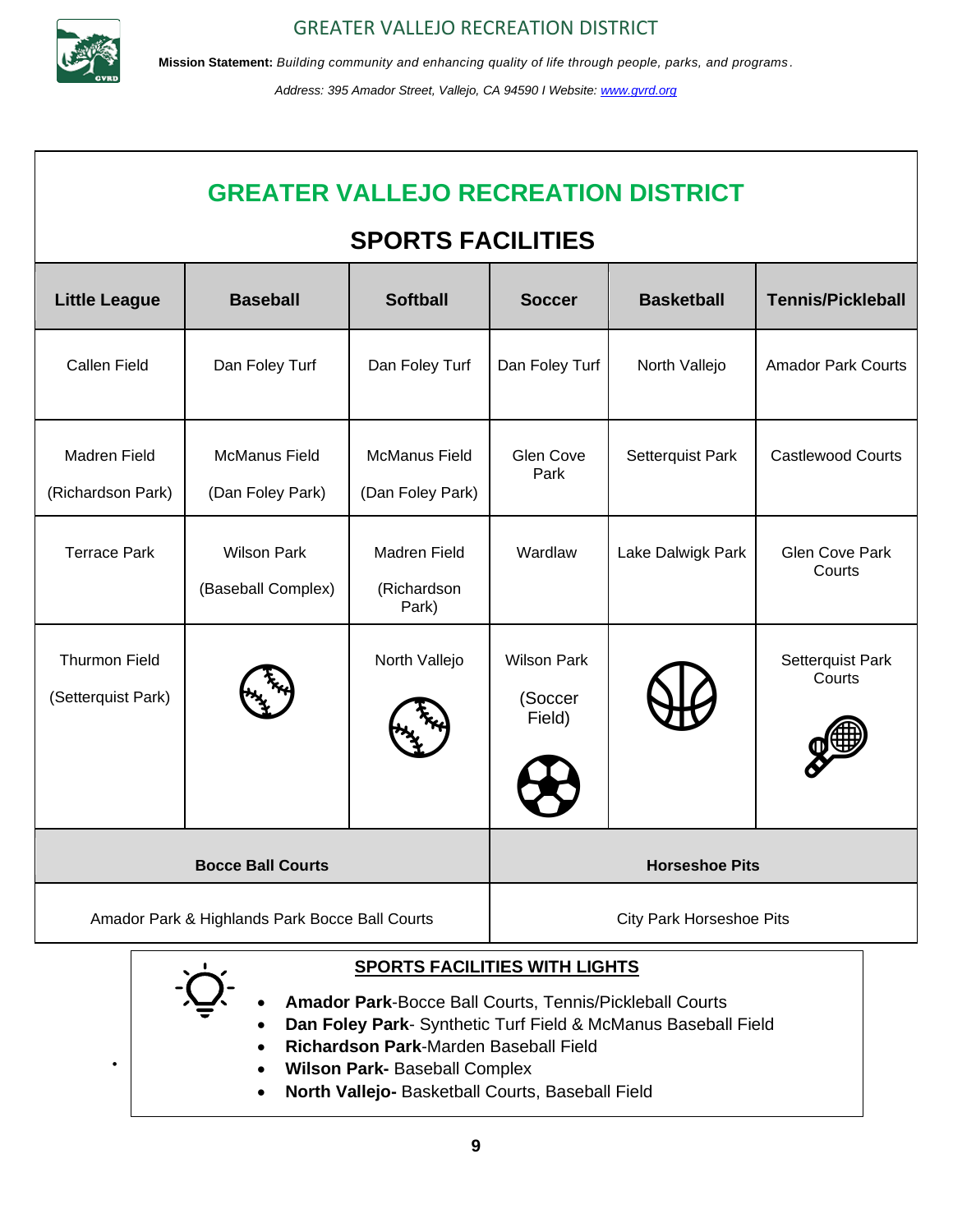

**Mission Statement:** *Building community and enhancing quality of life through people, parks, and programs .*

*Address: 395 Amador Street, Vallejo, CA 94590 I Website: [www.gvrd.org](http://www.gvrd.org/)*

Please provide this page to your insurance agent. Additional requirements may be requested. *07-04 Insurance not accepted.*

| <b>Description Block</b>            | <b>Name and Event Date</b>                                                                                                                                                                               |  |  |
|-------------------------------------|----------------------------------------------------------------------------------------------------------------------------------------------------------------------------------------------------------|--|--|
| <b>Certificate Holder</b>           | <b>Greater Vallejo Recreation District</b>                                                                                                                                                               |  |  |
|                                     | c/o 395 Amador Street                                                                                                                                                                                    |  |  |
|                                     | Vallejo, CA, 94590                                                                                                                                                                                       |  |  |
| <b>Additional Insured</b>           | The Greater Vallejo Recreation District, its officials, officers, employees, agents, and<br>volunteers are listed as additional insured.                                                                 |  |  |
| <b>Liability Amounts</b>            | Each Occurrence: \$1,000,000 (in an occurrence policy)                                                                                                                                                   |  |  |
|                                     | Damage to Rented Premises: \$1,000,000                                                                                                                                                                   |  |  |
|                                     | Personal and ADV Injury: \$1,000,000 General Aggregate: \$1,000,000                                                                                                                                      |  |  |
|                                     | Products-COMP/OPAGG: \$1,000,000                                                                                                                                                                         |  |  |
|                                     | *** Must Show Proof of Host Liquor Liability if serving alcohol***                                                                                                                                       |  |  |
| <b>Cancellation</b>                 | Should any of the above-described policies be canceled before the expiration date thereof,<br>the issuing company will mail 30 days written notice to the certificate holder named above.                |  |  |
| <b>Required</b><br><b>Documents</b> | 1. Certificate of Liability Insurance                                                                                                                                                                    |  |  |
|                                     | 2. Additional Insured Endorsement (CG 20 12 04 13 or comparable) naming the Greater<br>Vallejo Recreation District, its officials, officers, employees, agents, and volunteers as<br>additional insured. |  |  |
|                                     | 3. ABC permit if selling alcohol.                                                                                                                                                                        |  |  |
|                                     | 4. Solano County Health permit for selling hot food.                                                                                                                                                     |  |  |